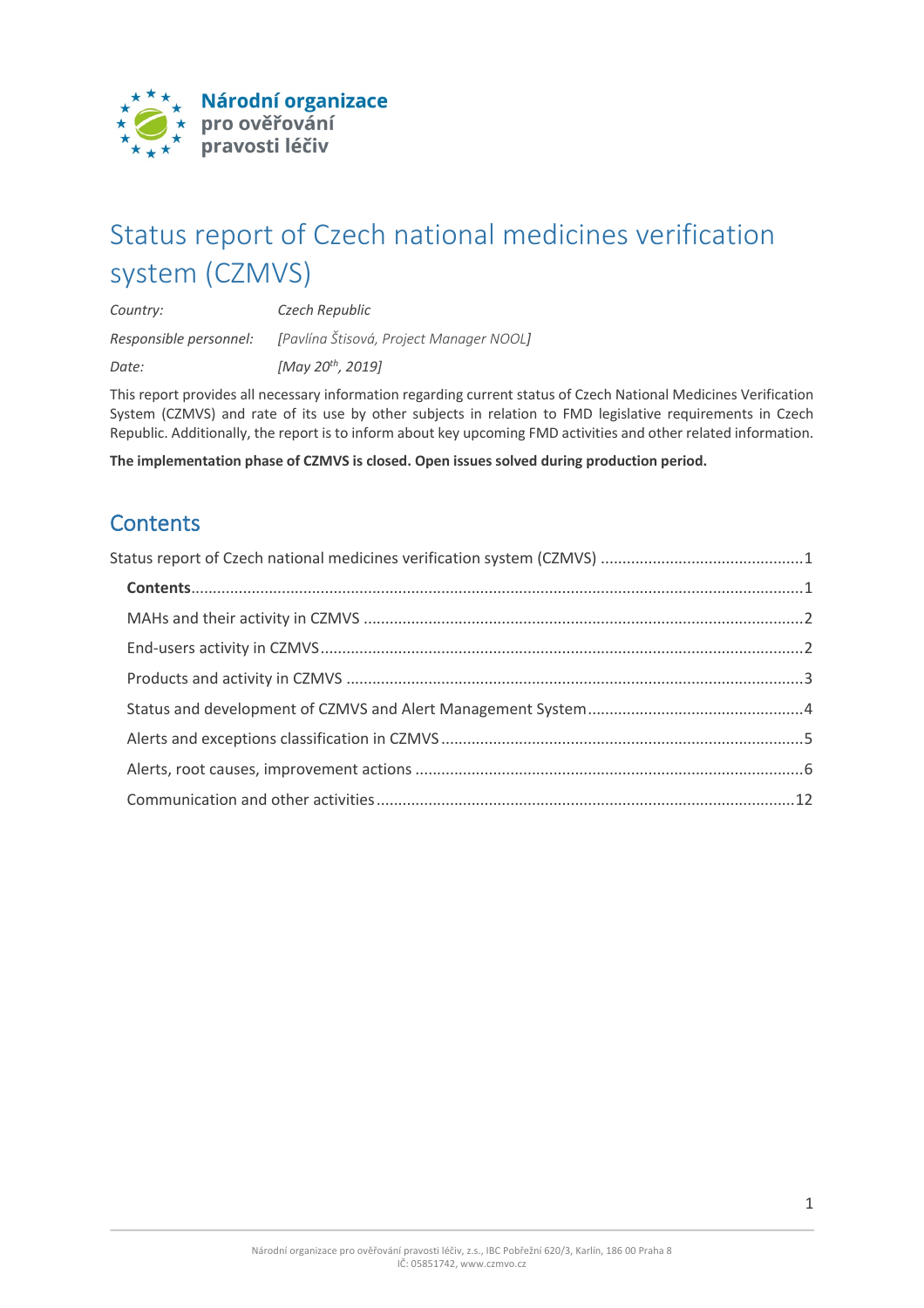

### MAHs and their activity in CZMVS



| Relevant areas                                                            | <b>Status</b> |
|---------------------------------------------------------------------------|---------------|
| <b>Registration of MAHs to NOOL</b>                                       | [354]         |
| Of which MAHs with signed cooperation agreement<br>$\bullet$<br>with NOOL | $[332]$       |
| Of which MAHs with small revenue<br>$\bullet$                             | [41]          |
| A Number of MAHs uploading data to CZMVS                                  | [313]         |

**Additional remarks:** [CZMVS - Czech National Medicines Verification System]

# End-users activity in CZMVS

| Relevant areas                                                                                                     | <b>Status</b>  |
|--------------------------------------------------------------------------------------------------------------------|----------------|
| Registration of legal entities of end users in the role of<br>"pharmacy" with a signed contract for using CZMVS    | $[1424]$       |
| <b>Number of connected pharmacies (locations) to CZMVS</b>                                                         | $[97% - 2663]$ |
| Of which number of connected hospital pharmacies<br>$\bullet$                                                      | [100% - 114]   |
| Registration of legal entities of end users in the role of<br>"wholesaler" with a signed contract for using CZMVS* | [260]          |
| Number of connected warehouses (locations) to CZMVS**                                                              | [371]          |
| Number of End Users Certified IT SW for connection to CZMVS                                                        | [44]           |

**Additional remarks:** [\* Number of distribution licenses in the Czech Republic 747; \*\* the reference number of the total number of warehouses is not available]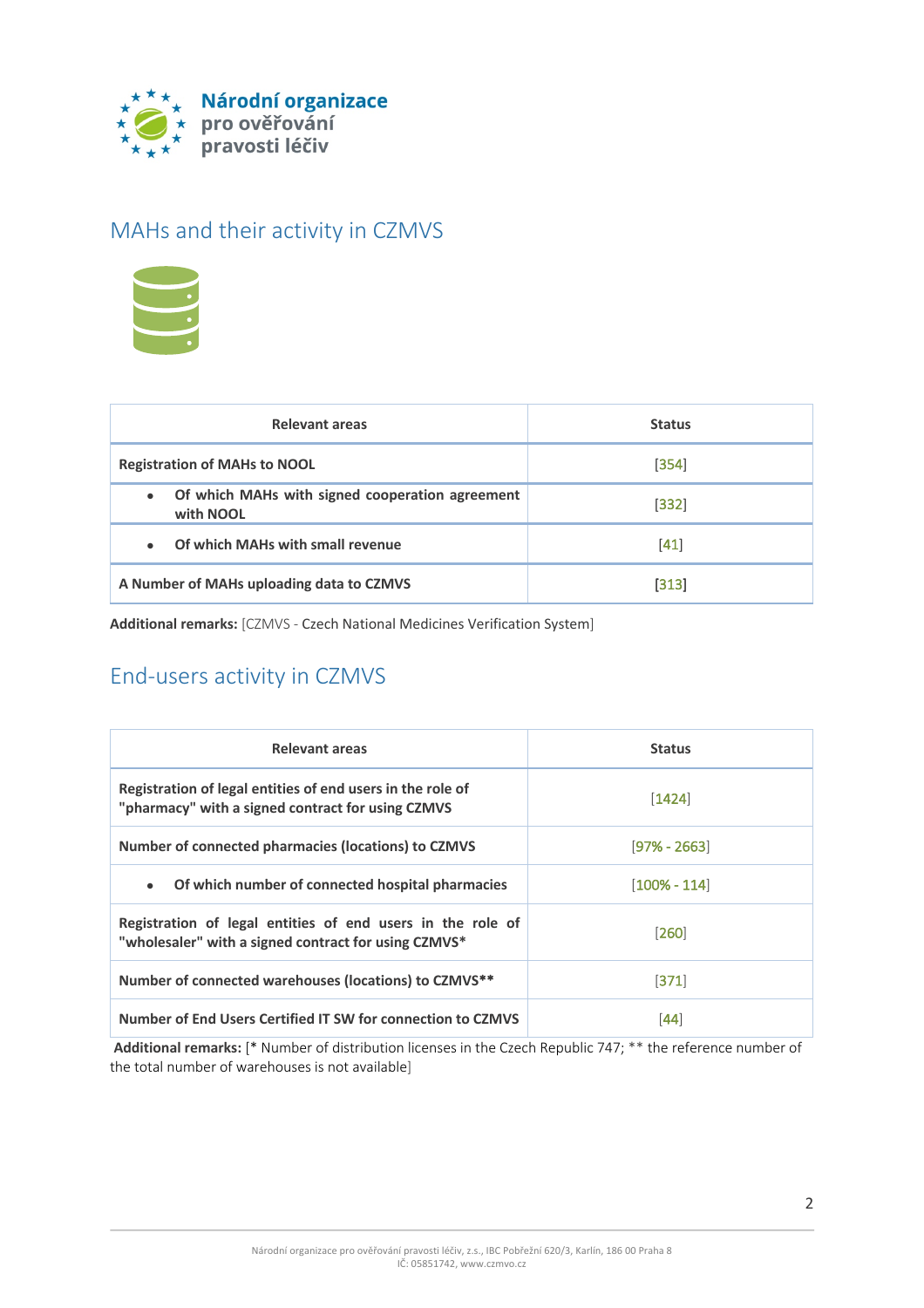

### Products and activity in CZMVS



| <b>Relevant topics</b>                                               | <b>Status</b>                           |
|----------------------------------------------------------------------|-----------------------------------------|
| Number of products/product codes up-loaded in CZMVS -<br>master data | [6513]                                  |
| Number of packs with uploaded data in CZMVS                          | [81 014 688]                            |
| <b>Transactions in CZMVS</b>                                         | [slightly increasing trend – see chart] |
| End-users activities in CZMVS (legal entities)*                      | [67%]                                   |

**Additional remarks:** [\* share of legal entities verifying in CZMVS at least once a day from total number or registered end-users]

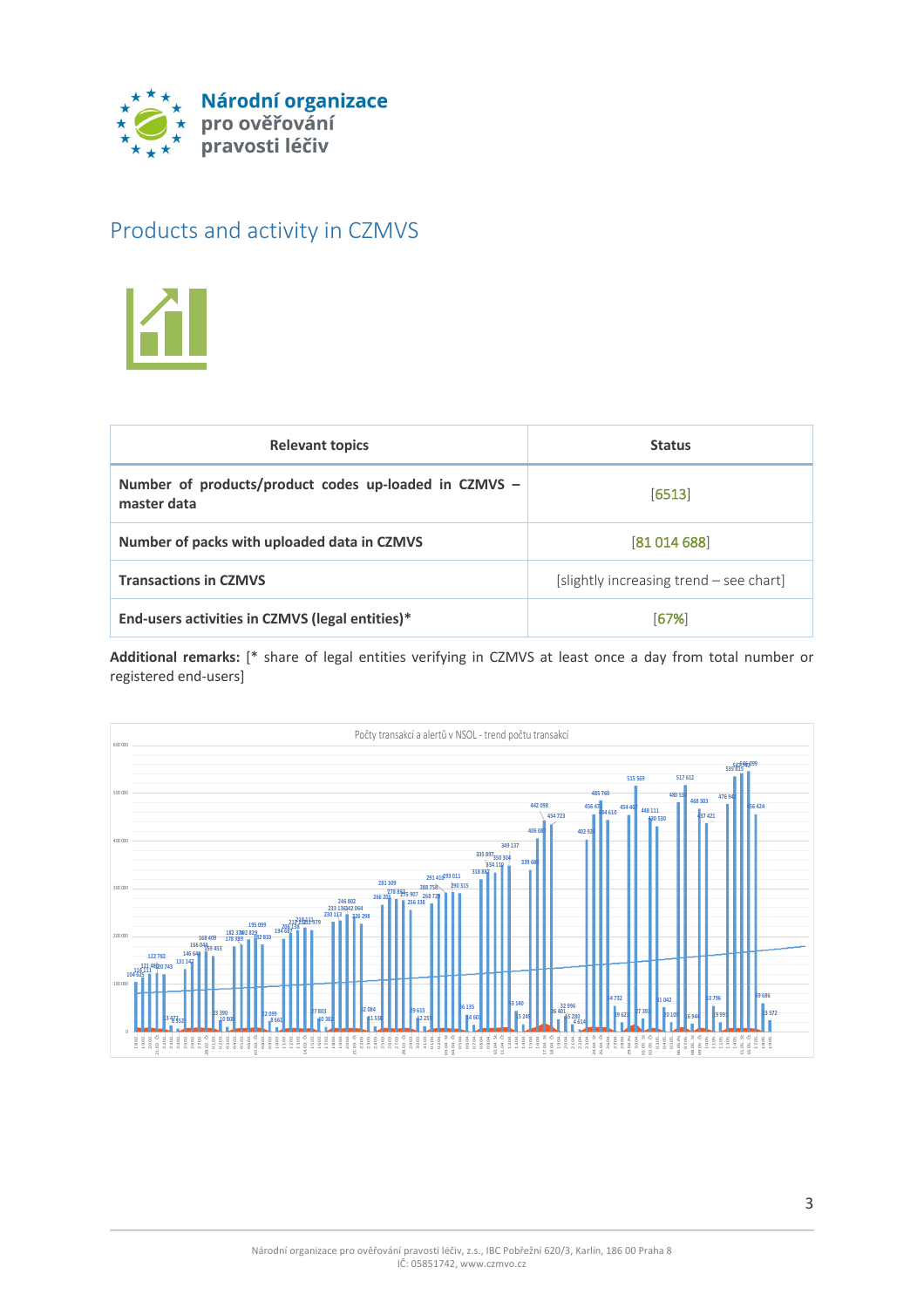

# Status and development of CZMVS and Alert Management System



| Relevant areas                                                                                                                          | <b>Status</b>                                                                                                                                                                                          |
|-----------------------------------------------------------------------------------------------------------------------------------------|--------------------------------------------------------------------------------------------------------------------------------------------------------------------------------------------------------|
| SLA - time of the transaction (end-to-end) < 300 ms *                                                                                   | [99.15%]                                                                                                                                                                                               |
| Identified speed or connection problems (slow or<br>temporarily no transaction response for several end<br>users with different IT SWs) | $[3x - 10.4, 15.4, and 17.5.$ ; investigation with<br>Soilidsoft Reply support still on-going, immediate<br>action taken + additional capacity of infrastructure<br>to increase performance in R4.1.3] |
| Number of tickets solved for CZMVS                                                                                                      | [396]                                                                                                                                                                                                  |
| <b>Number of open tickets</b>                                                                                                           | [3]                                                                                                                                                                                                    |

**Additional remarks:** [\*completed transactions]

| Relevant areas                                                                      | <b>Status</b>                                                                                                                                                                                                                                                                                                                                           |
|-------------------------------------------------------------------------------------|---------------------------------------------------------------------------------------------------------------------------------------------------------------------------------------------------------------------------------------------------------------------------------------------------------------------------------------------------------|
| Release 4.1.2                                                                       | <b>[Done</b> – implemented and tested]                                                                                                                                                                                                                                                                                                                  |
| <b>CZMVS</b> development                                                            | $\left  \ln \frac{m}{m} \right $ and $\left  \ln \frac{m}{m} \right $ and $\left  \ln \frac{m}{m} \right $ and $\left  \ln \frac{m}{m} \right $<br>releases, CZMVS in full operation from 9 <sup>th</sup> Feb. 2019,<br>Release 5 planned for 7-8/2019 and Release 6 for<br>11/2019; scope primarly NCA reports, API and portal<br><i>improvmentes]</i> |
| Monitoring of CZMVS availability                                                    | <b>In progress</b> – the use of the EMVO GTIN will be<br>completely available under R5]                                                                                                                                                                                                                                                                 |
| Alert management centre and end-user support<br>centre                              | [Done - ongoing adjustments and system setting<br>according to experience from operation, training of<br>alert centre employees]                                                                                                                                                                                                                        |
| Workshop on possible development of Alert<br>management system with IT SW companies | <b>[Done</b> – ongoing adjustments and system setting<br>according to experience from operation, training of<br>alert centre employees]                                                                                                                                                                                                                 |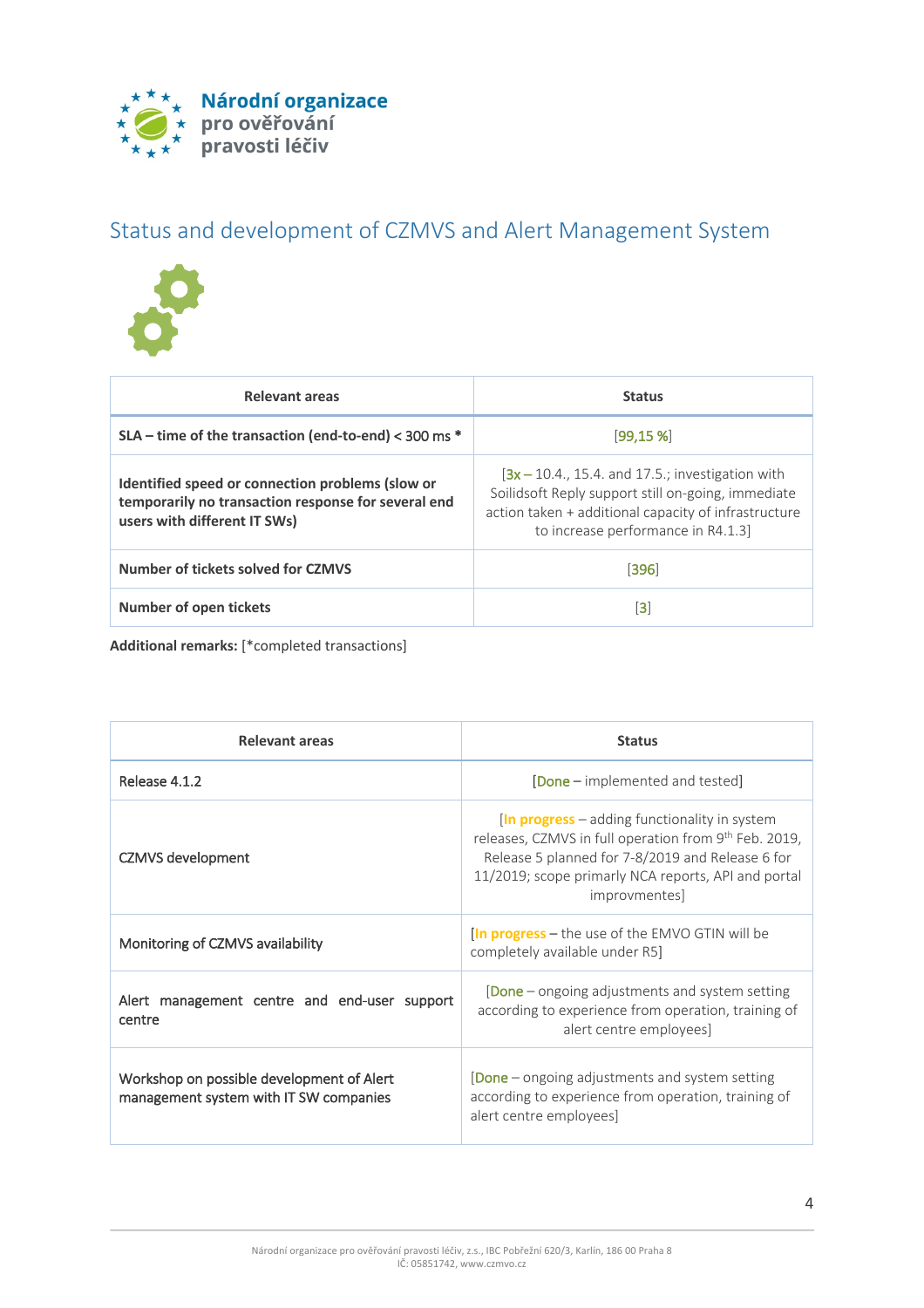

| Relevant areas                      | <b>Status</b>                                                                                                                                                                                                                                                                                                                                 |
|-------------------------------------|-----------------------------------------------------------------------------------------------------------------------------------------------------------------------------------------------------------------------------------------------------------------------------------------------------------------------------------------------|
| Alert management system development | <b>In progress</b> – ongoing supplier selection addressed<br>to 3 pre-selected suppliers; Expected delivery date<br>and completion of delivered services by Sept. 2019]                                                                                                                                                                       |
| Release 4.1.3                       | <b>In progress</b> – new functionalities - additional<br>standardised alert data to alert e-mails and Azure<br>performance improvements. Both changes passed<br>tests successfully. Date: May 21st, 2019 till<br>Wednesday, May 22nd, 2019, between 10pm and<br>2am CET, Czech NSOL will not be available in either<br>IQE or PRD environment |
| Release 5.0                         | <b>In progress</b> – planning, initial testing; expected date<br>of R5 $-$ 28.7.2019]                                                                                                                                                                                                                                                         |
| Release 6.0                         | <b>In progress</b> – scope definition; mainly NCA reports;<br>expected date of $R6 - 2^{nd}$ half of Nov. 2019]                                                                                                                                                                                                                               |

**Additional remarks:** [N/A]

# Alerts and exceptions classification in CZMVS

| Alert or exception definition              | <b>Status</b>                                                                                                       |
|--------------------------------------------|---------------------------------------------------------------------------------------------------------------------|
| $A2 - level 5$ alert                       | Batch ID unknown/Batch not found                                                                                    |
| $A3 - level 5$ alert                       | Unknown serial number / Pack not found                                                                              |
| $AS$ – level 5 alert                       | Attempted Undo by Different Party/Undo can only be<br>executed by the same user who previously set the<br>attribute |
| $\mathsf{A}7$ – level 5 alert              | Pack already in requested state/Attempt to<br>decommission an already decommissioned pack                           |
| $A24 - level 5$ alert                      | Pack status Change Not Allowed                                                                                      |
| $AS2$ – level 5 alert                      | Expiry data mismatch                                                                                                |
| $A68$ – level 5 alert                      | Batch ID mismatch                                                                                                   |
| $A1$ – exception, not reported as L5 alert | Product code unknown                                                                                                |

**Additional remarks:** [N/A]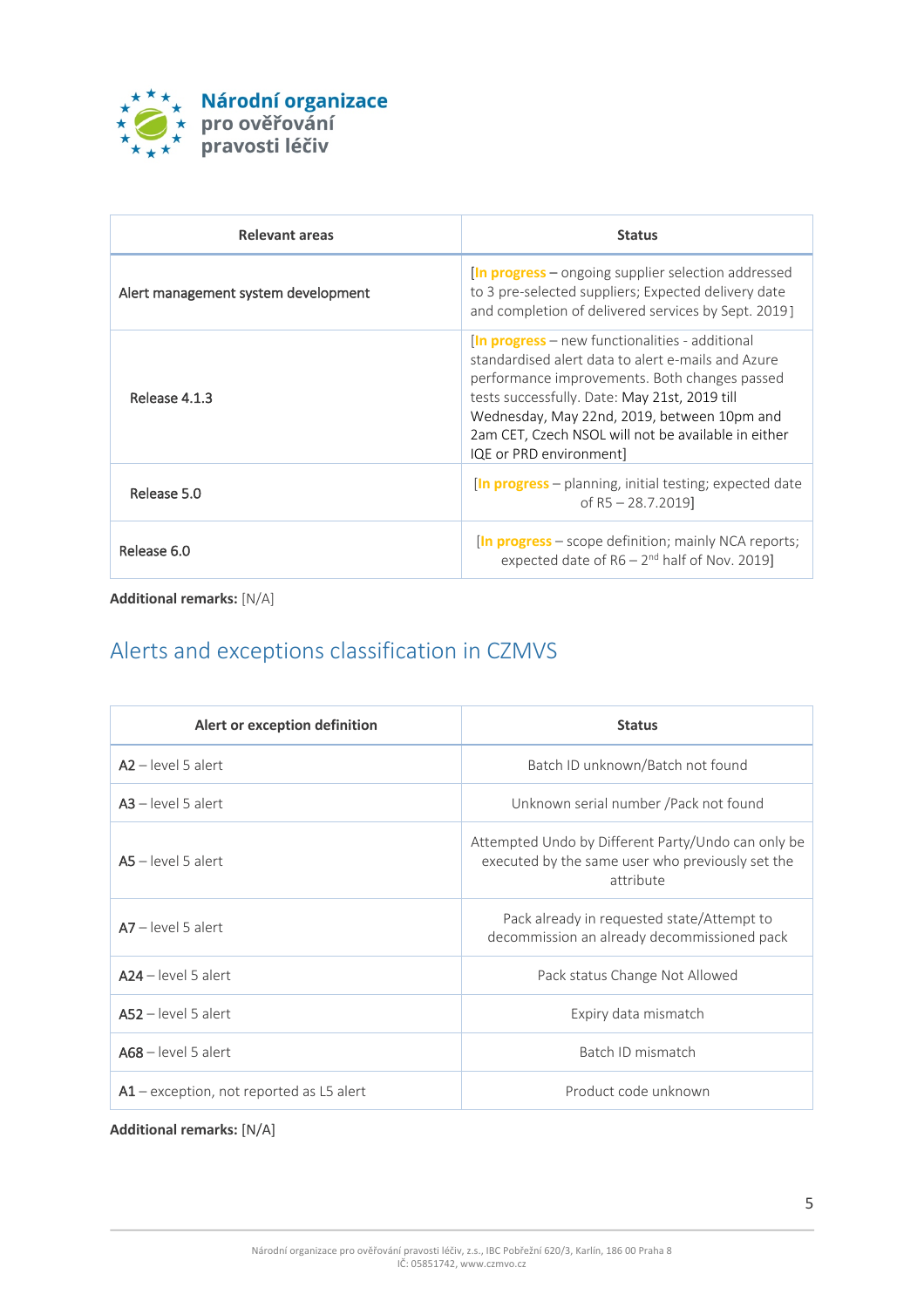

# Alerts, root causes, improvement actions



| <b>Relevant topics</b>                                          | <b>Status</b>                                                                                                                         |
|-----------------------------------------------------------------|---------------------------------------------------------------------------------------------------------------------------------------|
| % of alerts in CZMVS compare to total number of<br>transactions | $[2% - slightly decreasing trend - see chart]$                                                                                        |
| <b>Alerts evaluation</b>                                        | [Continuously done - analysis, search for causes -<br>communication with MAHs and representatives of<br>end users or IT SW companies] |

**Additional remarks:** [N/A]

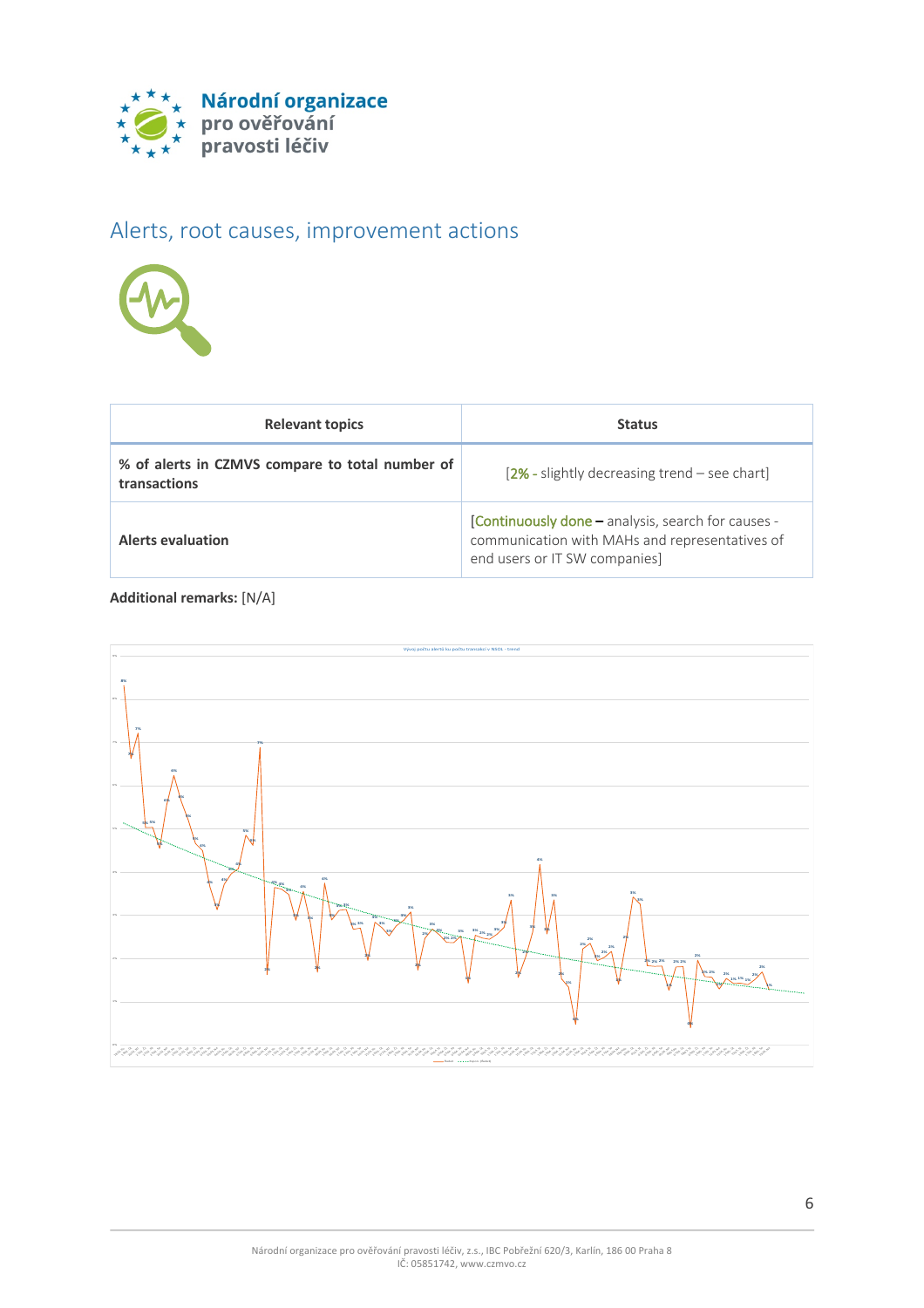

| Alert types                                | Types of alerts share on total alerts |
|--------------------------------------------|---------------------------------------|
| A <sub>2</sub> - Batch not found           | [42% - increasing trend]              |
| A52 - Expiry data mismatch                 | [40% - increasing trend]              |
| $A3 -$ Pack not Found                      | [10% - decreasing trend]              |
| $A7$ – Pack already in requested state     | [3% - decreasing trend]               |
| A24 - Status change could not be performed | [3% - decreasing trend]               |
| Ostatní alerty (L5)                        | [2.7% - decreasing trend]             |
| A68 - Batch ID Mismatch                    | [0,3% - strongly decreasing trend]    |

**Additional remarks:** [Data for last 2 months]

#### Podle kódů

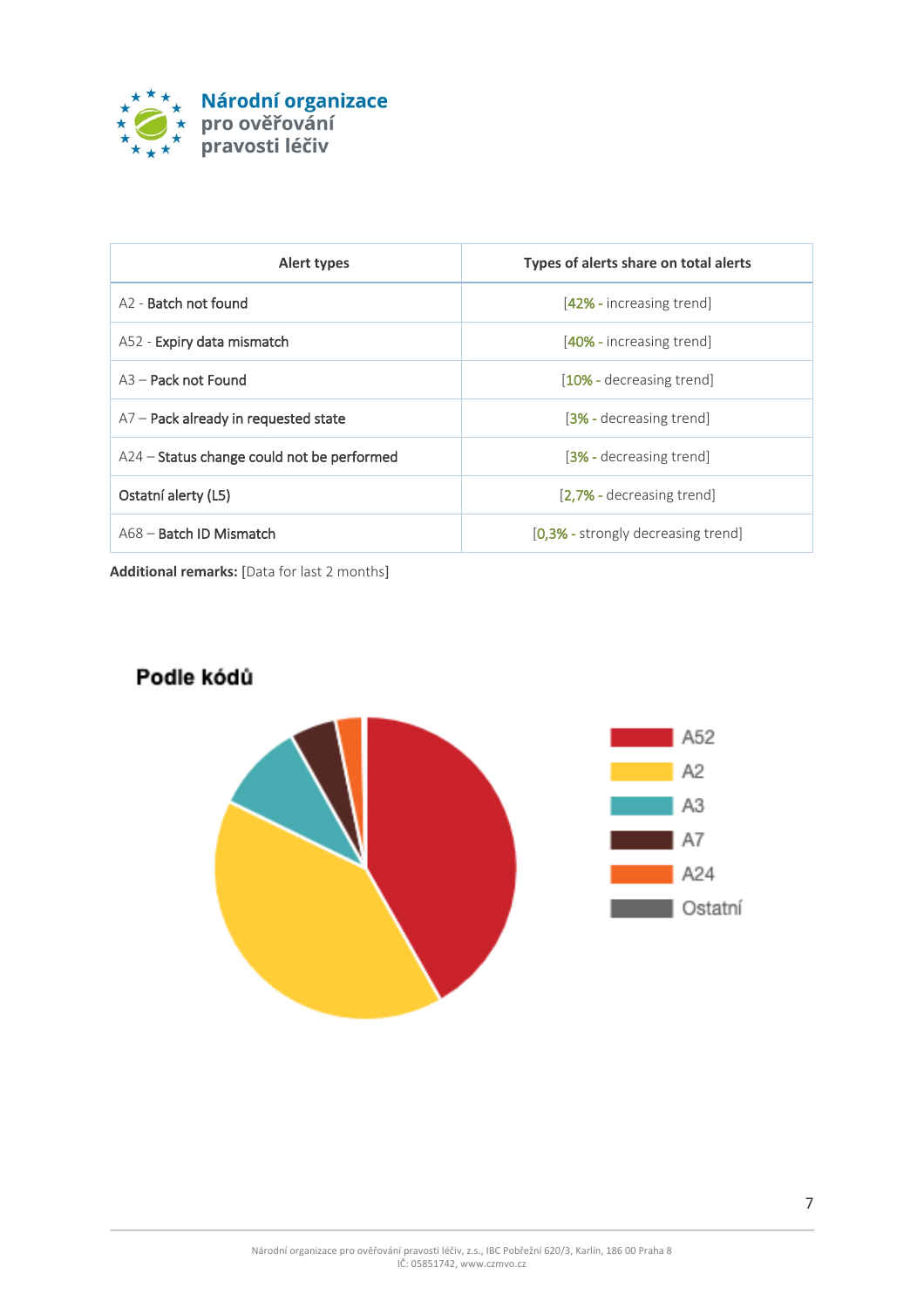





#### **Additional remarks:**

- *»* Significant decrease of A68 in last 5 weeks to minimum after communication with end-users and their IT SW providers, SW and scanners set-up revised;
- *»* Fluctuations of A7 caused by activity of 1 MAH in most cases last weeks
- *»* Share of A2 + A52 in last 9 weeks on total alerts around 82%; direct communication to MAHs to solve the cause of the alerts – primarily to upload missing data into EMVS and correct expiration data to remove mismatch.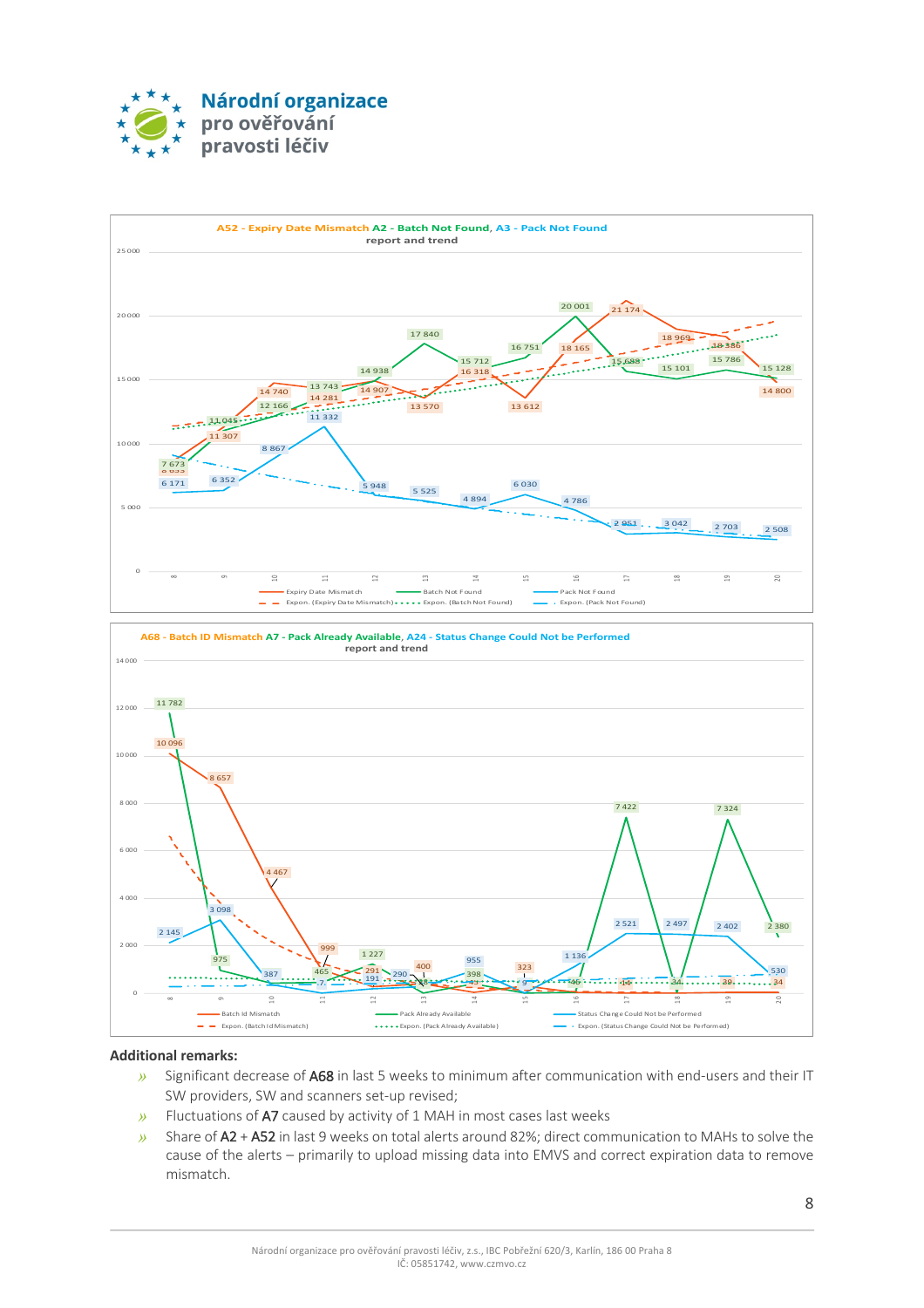

| Alert types, exceptions    | <b>Identified root causes of alerts</b>                                                                                                                                                                                                                                                                                  |
|----------------------------|--------------------------------------------------------------------------------------------------------------------------------------------------------------------------------------------------------------------------------------------------------------------------------------------------------------------------|
| A2 - Batch not found       | Data not uploaded- batch missing or not correctly<br>$\bullet$<br>uploaded                                                                                                                                                                                                                                               |
|                            | Y/Z or small and big letters mismatch - due to wrong<br>$\bullet$<br>set up of scanners of 2D codes                                                                                                                                                                                                                      |
|                            | OBP with "indian packs" uses a GTIN, which later is<br>$\bullet$<br>used for FMD, so alert is generated                                                                                                                                                                                                                  |
|                            | One element of the Data Matrix Code appears in<br>$\bullet$<br>the batch field, because group separators have not<br>been set properly                                                                                                                                                                                   |
|                            | Products scanning with not properly set-up<br>scanners, send wrong Batch ID, with a mismatch to<br>the data which is encoded in the Data Matrix Code<br>Manual entry error by the End-User<br>$\bullet$                                                                                                                  |
| A52 - Expiry data mismatch | Wrong expiry date uploaded, meaning that the<br>$\bullet$<br>data uploaded into the Hub is different from that<br>encoded in the Data Matrix Code (e.g. the date '00'<br>printed in the DMC and then '31' uploaded in the in<br>the EMVS)                                                                                |
|                            | One element of the Data Matrix Code appears in<br>the batch field, because group separators have not<br>been set properly                                                                                                                                                                                                |
|                            | End-User software sends wrong expiry date. For<br>instance, some software and scanners being used<br>by End-Users convert the expiry date 210600<br>wrongly into other dates e.g. 210531 or 210631<br>etc. instead of sending the data as encoded in the<br>Data Matrix Code (210600) without adulteration or<br>change) |
|                            | Incorrect manual entry of the expiry date or<br>interpretation of MM/YYYY                                                                                                                                                                                                                                                |
| A3 - Pack not Found        | Incomplete upload - Serial numbers not uploaded<br>$\bullet$<br>or not correctly uploaded                                                                                                                                                                                                                                |
|                            | One element of the Data Matrix Code appears in<br>$\bullet$<br>the Serial Number field, because group separators<br>have not been set properly                                                                                                                                                                           |
|                            | Y/Z or small and big letters mismatch - due to wrong<br>set up of scanners of 2D codes                                                                                                                                                                                                                                   |
|                            | Manual entry error by the End-User<br>$\bullet$                                                                                                                                                                                                                                                                          |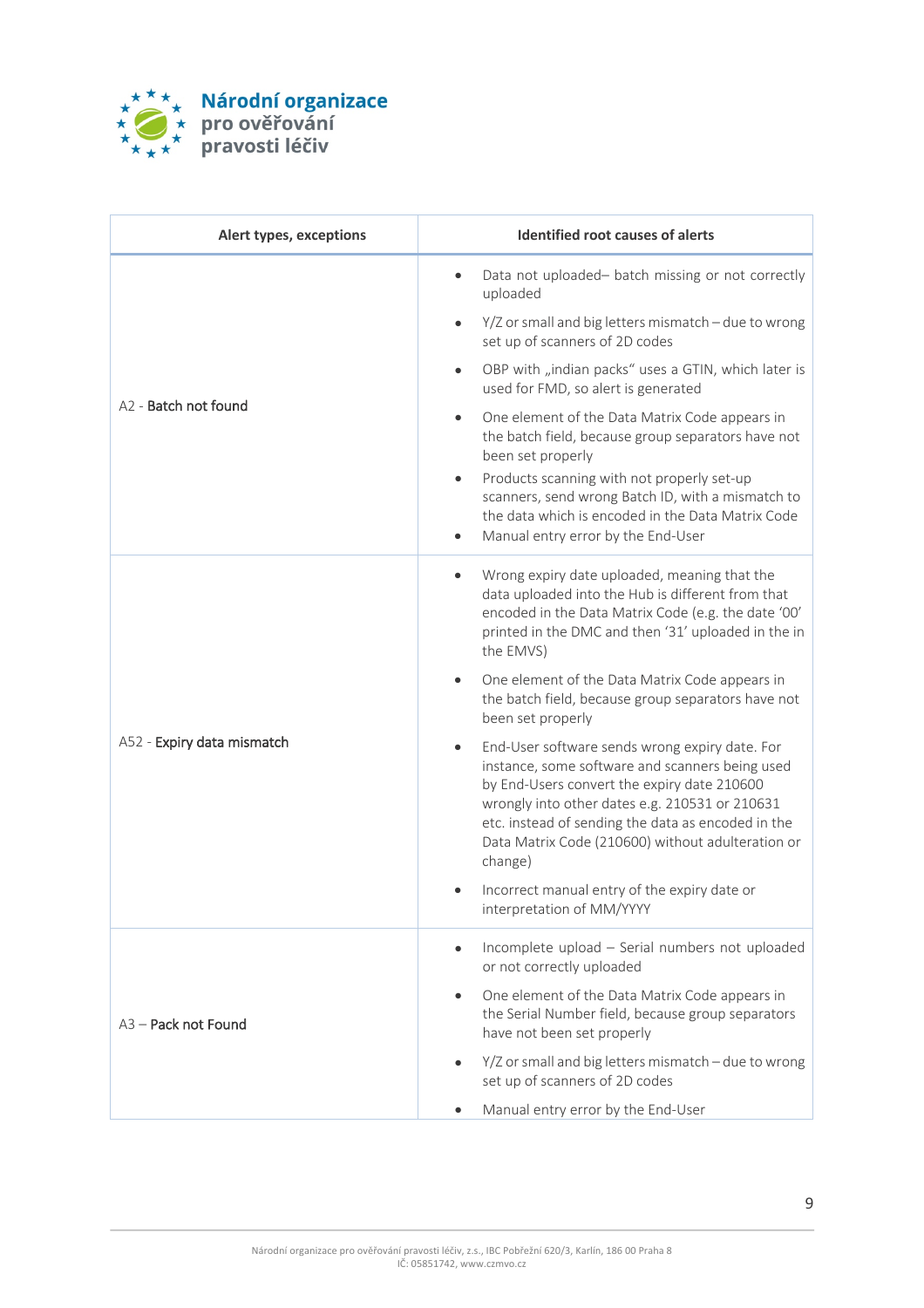

| Alert types, exceptions                    | <b>Identified root causes of alerts</b>                                                                                                                                                                                                                                                                                                                                                            |
|--------------------------------------------|----------------------------------------------------------------------------------------------------------------------------------------------------------------------------------------------------------------------------------------------------------------------------------------------------------------------------------------------------------------------------------------------------|
|                                            | Failed scanning procedure: batch number<br>$\bullet$<br>incomplete (missing characters) or linear barcode<br>(EAN code) attached to batch number                                                                                                                                                                                                                                                   |
| A68 - Batch ID Mismatch                    | Batch data not uploaded correctly<br>$\bullet$<br>One element of the Data Matrix Code appears in<br>the batch field, because group separators have not<br>been set properly                                                                                                                                                                                                                        |
| A7 - Pack already in requested state       | OBP performs batch update on already distributed<br>packs<br>OBP attempts to decommission an already<br>decommissioned pack (e.g. 'sample to sample' or<br>'checked out to checked out')<br>Errors leading to the re-sending of request<br>$\bullet$                                                                                                                                               |
| A24 - Status change could not be performed | OBP attempts to decommission an already<br>$\bullet$<br>decommissioned pack (e.g. 'sample to checked<br>out')<br>End-User (software) attempts to decommission an<br>$\bullet$<br>already decommissioned pack (double dispense)<br>End-User performs a destroy operation for a pack<br>$\bullet$<br>already dispensed and inactive in the EMVS or<br>expired pack                                   |
| A1-Product code unknown                    | Product Code not uploaded into the EMVS<br>$\bullet$<br>Product Master Data not uploaded into the EMVS<br>(or failure to transmit to CZMVS<br>Product codes not compliant with national coding<br>$\bullet$<br>requirements (NTIN instead of GTIN)<br>Scan products which are out of scope of the FMD<br>(OTC, 'Indian Product Codes', medical device, etc.)<br>Manual entry error by the End-User |

**Additional remarks:** [Alerts root causes identified in cooperation with other countries, not only NOOL input].

| Alert types, exceptions          | Preventive actions to minimise alerts root causes                            |
|----------------------------------|------------------------------------------------------------------------------|
| A <sub>2</sub> - Batch not found | Reaching out to OBPs or MAHs from NOOL to advise<br>them on the missing data |
|                                  | OBPs or MAHs asked to upload data to serialized<br>$\bullet$                 |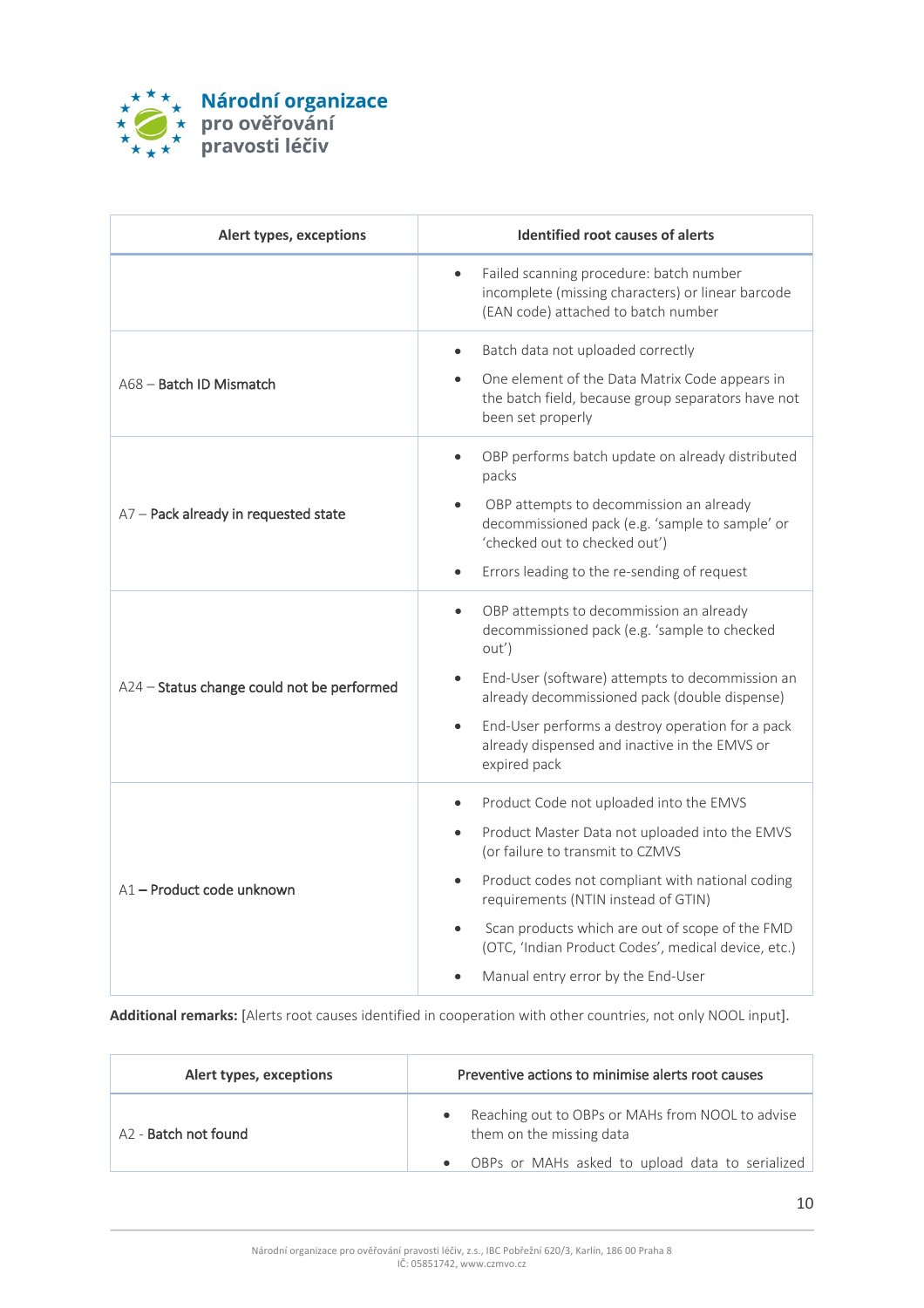

| Alert types, exceptions                    | Preventive actions to minimise alerts root causes                                                                                  |
|--------------------------------------------|------------------------------------------------------------------------------------------------------------------------------------|
|                                            | products retrospectively (even packs release before<br>9 <sup>th</sup> Feb. 2019)                                                  |
|                                            | Communication with IT SW companies regarding<br>proper scanners and end-users' SW set-up                                           |
|                                            | Implementation of ad hoc solutions for End-Users'<br>$\bullet$<br>scanners testing and validation (caps lock etc.)                 |
| A52 - Expiry data mismatch                 | Reaching out to OBPs or MAHs to advise them on the<br>incorrect data                                                               |
|                                            | Educating End-Users regarding scanning best<br>$\bullet$<br>practices                                                              |
| A <sub>3</sub> - Pack not Found            | Reaching out to OBPs or MAHs to advise them on the<br>$\bullet$<br>missing data                                                    |
|                                            | Communication with IT SW companies regarding<br>proper scanners and end-users' SW set-up                                           |
|                                            | Scanning "Best practice", Implementation of ad hoc<br>solutions for End-Users' scanners testing and<br>validation (caps lock etc.) |
| A68 - Batch ID Mismatch                    | Communication with IT SW companies regarding<br>proper scanners and end-users' SW set-up                                           |
|                                            | Implementation of ad hoc solutions for End-Users'<br>$\bullet$<br>scanners testing and validation (caps lock etc.)                 |
| A7 - Pack already in requested state       | Re-upload of data by OBP - Relaying educational<br>material and guidance                                                           |
| A24 - Status change could not be performed | Communication to MAHs and/or end-users regarding<br>wrong process                                                                  |
| A1-Product code unknown                    | Reaching out to OBPs or MAHs from NOOL to advise<br>them on the missing data $-$ if available information                          |

**Additional remarks:** [Alerts corrective actionsidentified in cooperation with other countries, not only NOOL input]